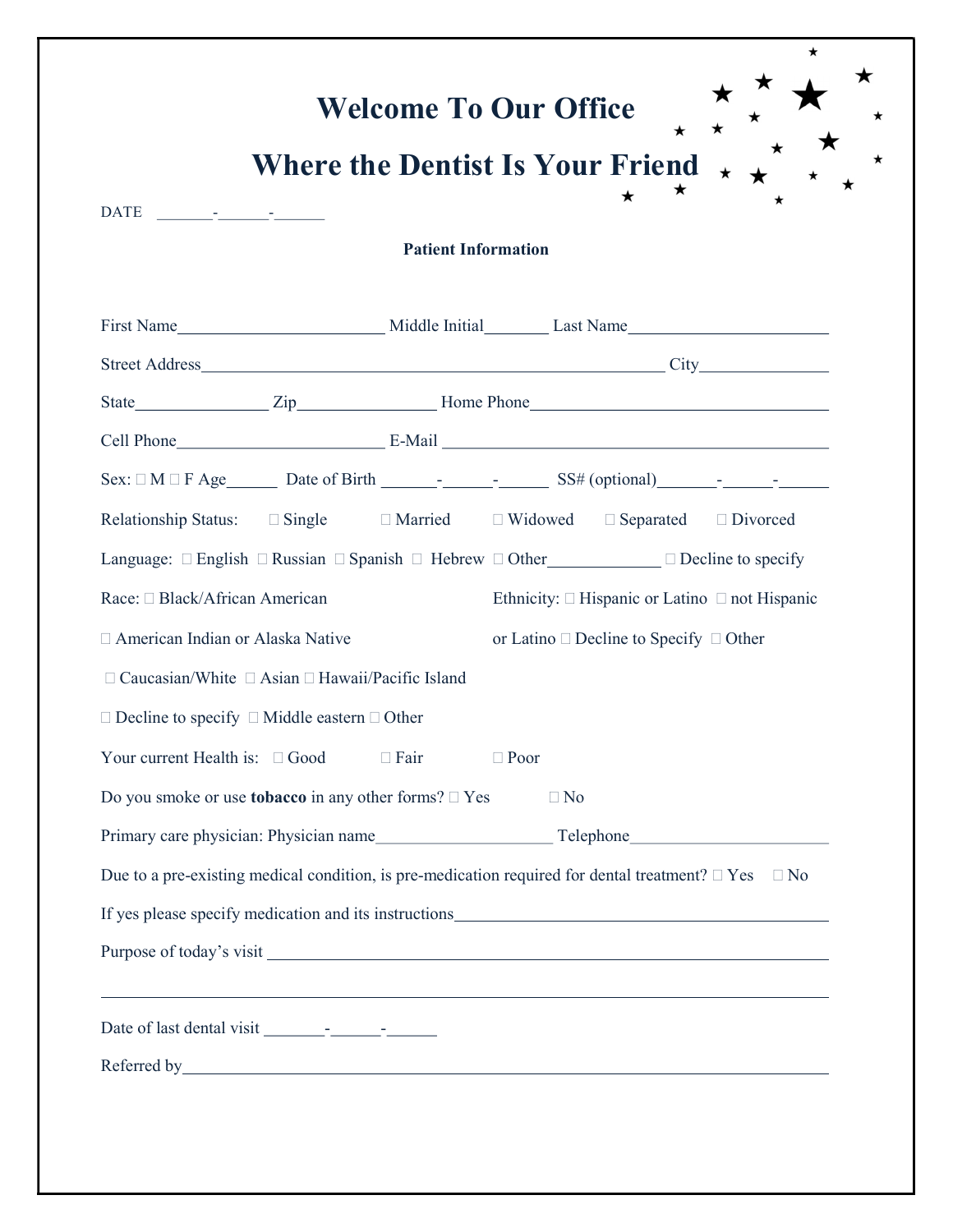## Insurance Information

| Primary Insurance                                                               |                                                                                                                                                                                                                                 |
|---------------------------------------------------------------------------------|---------------------------------------------------------------------------------------------------------------------------------------------------------------------------------------------------------------------------------|
|                                                                                 |                                                                                                                                                                                                                                 |
|                                                                                 |                                                                                                                                                                                                                                 |
|                                                                                 | $Insured's SS\# (optional)$ - - - -                                                                                                                                                                                             |
|                                                                                 |                                                                                                                                                                                                                                 |
| <b>Secondary Insurance</b>                                                      |                                                                                                                                                                                                                                 |
|                                                                                 | Dental Coverage? $\Box$ Yes $\Box$ No Insurance Company Name                                                                                                                                                                    |
|                                                                                 |                                                                                                                                                                                                                                 |
|                                                                                 |                                                                                                                                                                                                                                 |
|                                                                                 |                                                                                                                                                                                                                                 |
| <b>Assignment and release</b>                                                   |                                                                                                                                                                                                                                 |
|                                                                                 |                                                                                                                                                                                                                                 |
|                                                                                 |                                                                                                                                                                                                                                 |
| of this signature on all my insurance submissions whether manual or electronic. | understand that I am financially responsible for all charges whether or not paid by the insurance. I hereby<br>authorize the doctor to release all information necessary to secure the payment of benefits. I authorize the use |
|                                                                                 |                                                                                                                                                                                                                                 |
|                                                                                 |                                                                                                                                                                                                                                 |

## Minor/Child consent

I, being the parent or guardian of do hereby request and authorize the dental staff to perform the necessary dental services for my child, including but not limited to x-rays, and administration of anesthetics which are deemed advisable by the doctor, whether or not I am present at the actual appointment when the treatment is rendered.

| $\sim$<br>$\mathbf{v}$<br>ັ | 2 U V<br>----<br>_ _ _ |  |
|-----------------------------|------------------------|--|
|                             |                        |  |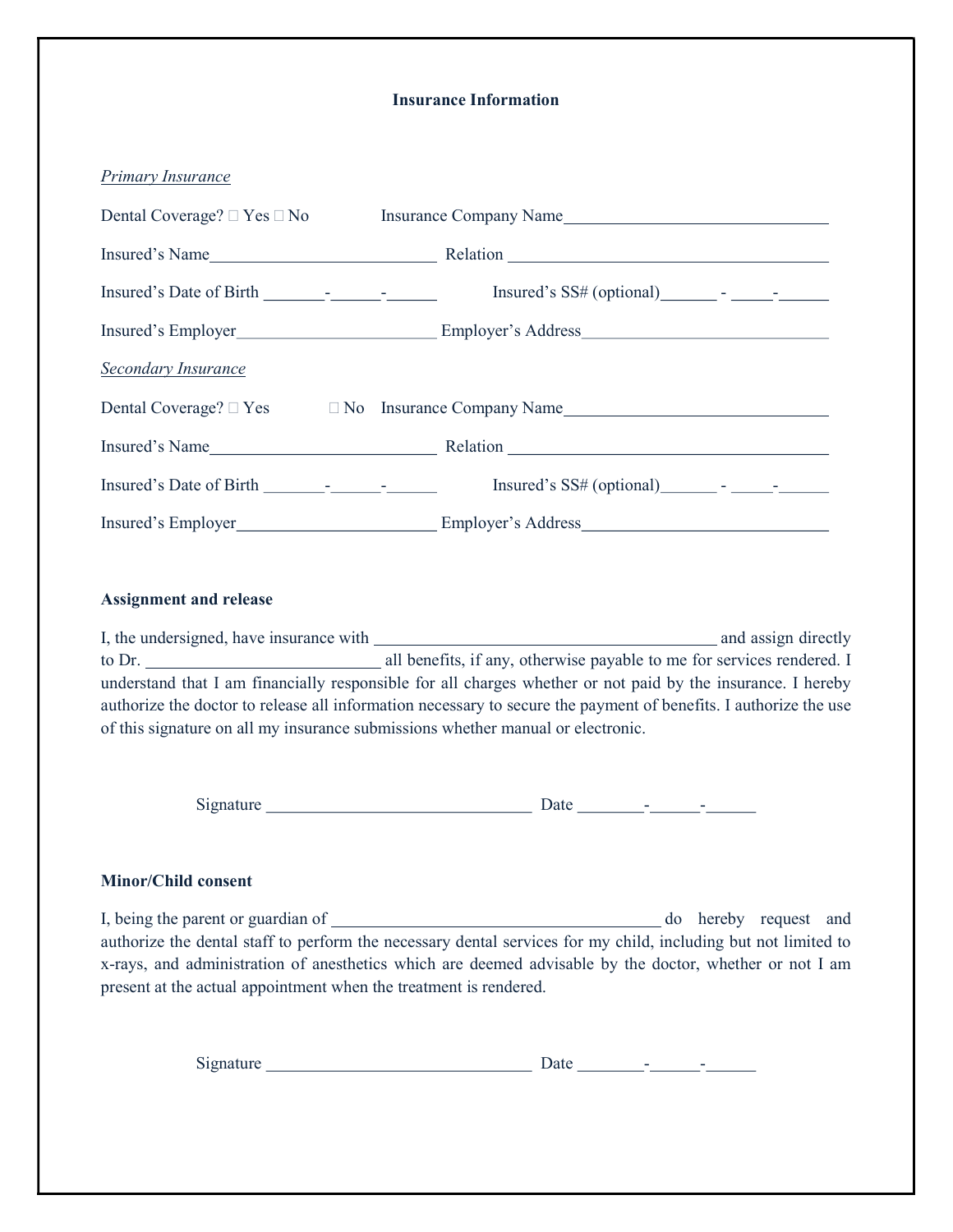## Medical History

| will receive. Thank you for answering the following questions.                                                                                      |                                                | Although dental personnel primarily treat the area in and around your mouth, your mouth is a part of your entire body. Health<br>problem that you may have, or medication that you may be taking, could have an important interrelationship with the dental care you |  |  |
|-----------------------------------------------------------------------------------------------------------------------------------------------------|------------------------------------------------|----------------------------------------------------------------------------------------------------------------------------------------------------------------------------------------------------------------------------------------------------------------------|--|--|
| Are you under a physician care now?                                                                                                                 |                                                |                                                                                                                                                                                                                                                                      |  |  |
| Have you ever been hospitalized or had a major operation? $\Box$ Yes $\Box$ No If yes, please explain                                               |                                                |                                                                                                                                                                                                                                                                      |  |  |
| Have you ever had a serious head or neck injury                                                                                                     |                                                | $\Box$ Yes $\Box$ No If yes, please explain                                                                                                                                                                                                                          |  |  |
| Are you taking any medications, pills, or drugs?                                                                                                    |                                                | $\Box$ Yes $\Box$ No If yes, please explain $\Box$                                                                                                                                                                                                                   |  |  |
| Do you take, or have you taken Phen-Fen or Redux?                                                                                                   |                                                |                                                                                                                                                                                                                                                                      |  |  |
| Have you ever taken Fosamax, Boniva, Actonel or any<br>Other medication containing bisphosphonates?                                                 |                                                | $\Box$ Yes $\Box$ No                                                                                                                                                                                                                                                 |  |  |
| Are you on s special diet?                                                                                                                          |                                                | $\Box$ Yes $\Box$ No                                                                                                                                                                                                                                                 |  |  |
| Do you use tobacco?                                                                                                                                 |                                                | $\Box$ Yes $\Box$ No                                                                                                                                                                                                                                                 |  |  |
| Do you use controlled substances?                                                                                                                   | $\Box$ Yes $\Box$ No $\Box$                    |                                                                                                                                                                                                                                                                      |  |  |
| Women: Are you Pregnant/trying to get pregnant? $\Box$ Yes $\Box$ No Taking oral contraceptives? $\Box$ Yes $\Box$ No Nursing? $\Box$ Yes $\Box$ No |                                                |                                                                                                                                                                                                                                                                      |  |  |
| Are you allergic to any of the following?                                                                                                           |                                                |                                                                                                                                                                                                                                                                      |  |  |
| $\Box$ Penicillin<br>□ Codeine<br>$\Box$ Aspirin                                                                                                    | □ Local Anesthetics                            | $\Box$ Acrylic<br>$\Box$ Metal                                                                                                                                                                                                                                       |  |  |
| $\Box$ Sulfa Drugs<br>$\Box$ Latex                                                                                                                  |                                                | $\Box$ Other If yes, please explain $\Box$                                                                                                                                                                                                                           |  |  |
|                                                                                                                                                     |                                                |                                                                                                                                                                                                                                                                      |  |  |
| Do you have, or have you had, any of the following                                                                                                  |                                                |                                                                                                                                                                                                                                                                      |  |  |
| <b>AIDS/HIV Positive</b><br>$\Box$ Yes $\Box$ No                                                                                                    | Alzheimer's Disease                            | $\Box$ Yes $\Box$ No                                                                                                                                                                                                                                                 |  |  |
| $\Box$ Yes $\Box$ No<br>Anaphylaxis                                                                                                                 | Anemia                                         | $\Box$ Yes $\Box$ No                                                                                                                                                                                                                                                 |  |  |
| $\Box$ Yes $\Box$ No<br>Angina                                                                                                                      | Arthritis/Gout                                 | $\Box$ Yes $\Box$ No                                                                                                                                                                                                                                                 |  |  |
| Artificial Heart valve<br>$\Box Y$ es $\Box$ No                                                                                                     | Artificial joint                               | $\Box$ Yes $\Box$ No                                                                                                                                                                                                                                                 |  |  |
| Asthma<br>$\Box$ Yes $\Box$ No                                                                                                                      | Autism                                         | $\Box$ Yes $\Box$ No                                                                                                                                                                                                                                                 |  |  |
| Blood disease<br>$\Box$ Yes $\Box$ No                                                                                                               | <b>Blood Transfusion</b>                       | $\Box$ Yes $\Box$ No                                                                                                                                                                                                                                                 |  |  |
| <b>Breathing Problem</b><br>$\Box$ Yes $\Box$ No                                                                                                    | <b>Bruise Easily</b>                           | $\Box$ Yes $\Box$ No                                                                                                                                                                                                                                                 |  |  |
| $\Box$ Yes $\Box$ No<br>Cancer                                                                                                                      | Chemotherapy                                   | $\Box$ Yes $\Box$ No                                                                                                                                                                                                                                                 |  |  |
| <b>Chest Pains</b><br>$\Box$ Yes $\Box$ No                                                                                                          | Cold Sores/Fever Blisters                      | $\Box$ Yes $\Box$ No                                                                                                                                                                                                                                                 |  |  |
| Congenital Heart Disorder<br>$\Box$ Yes $\Box$ No                                                                                                   | Convulsions                                    | $\Box$ Yes $\Box$ No                                                                                                                                                                                                                                                 |  |  |
| Cortisone Medicine<br>$\Box$ Yes $\Box$ No                                                                                                          | Deafness                                       | $\Box$ Yes $\Box$ No                                                                                                                                                                                                                                                 |  |  |
| Diabetes<br>$\Box$ Yes $\Box$ No                                                                                                                    | Drug Addiction                                 | $\Box$ Yes $\Box$ No                                                                                                                                                                                                                                                 |  |  |
| Easily Winded<br>$\Box$ Yes $\Box$ No                                                                                                               | Emphysema                                      | $\Box$ Yes $\Box$ No                                                                                                                                                                                                                                                 |  |  |
| Epilepsy/Seizures<br>$\Box$ Yes $\Box$ No                                                                                                           | <b>Excessive Bleeding</b>                      | $\Box$ Yes $\Box$ No                                                                                                                                                                                                                                                 |  |  |
| <b>Excessive Thirst</b><br>$\Box$ Yes $\Box$ No                                                                                                     | Fainting Spells/Dizziness                      | $\Box$ Yes $\Box$ No                                                                                                                                                                                                                                                 |  |  |
| Frequent Cough<br>$\Box$ Yes $\Box$ No                                                                                                              | <b>Frequent Headaches</b>                      | $\Box$ Yes $\Box$ No                                                                                                                                                                                                                                                 |  |  |
| Genital Herpes<br>$\Box$ Yes $\Box$ No                                                                                                              | Glaucoma                                       | $\Box$ Yes $\Box$ No                                                                                                                                                                                                                                                 |  |  |
| $\Box$ Yes $\Box$ No                                                                                                                                | Heart Attack/Failure                           | $\Box$ Yes $\Box$ No                                                                                                                                                                                                                                                 |  |  |
| Hay Fever<br>Heart Murmur<br>$\Box$ Yes $\Box$ No                                                                                                   |                                                | $\Box$ Yes $\Box$ No                                                                                                                                                                                                                                                 |  |  |
| $\Box$ Yes $\Box$ No                                                                                                                                | Heart Pacemaker                                | $\Box$ Yes $\Box$ No                                                                                                                                                                                                                                                 |  |  |
| Heart Trouble/Disease                                                                                                                               | Hemophilia                                     |                                                                                                                                                                                                                                                                      |  |  |
| Hepatitis A<br>$\Box Yes \Box No$<br>Herpes<br>$\Box$ Yes $\Box$ No                                                                                 | Hepatitis B or C<br><b>High Blood Pressure</b> | $\Box$ Yes $\Box$ No<br>$\Box$ Yes $\Box$ No                                                                                                                                                                                                                         |  |  |